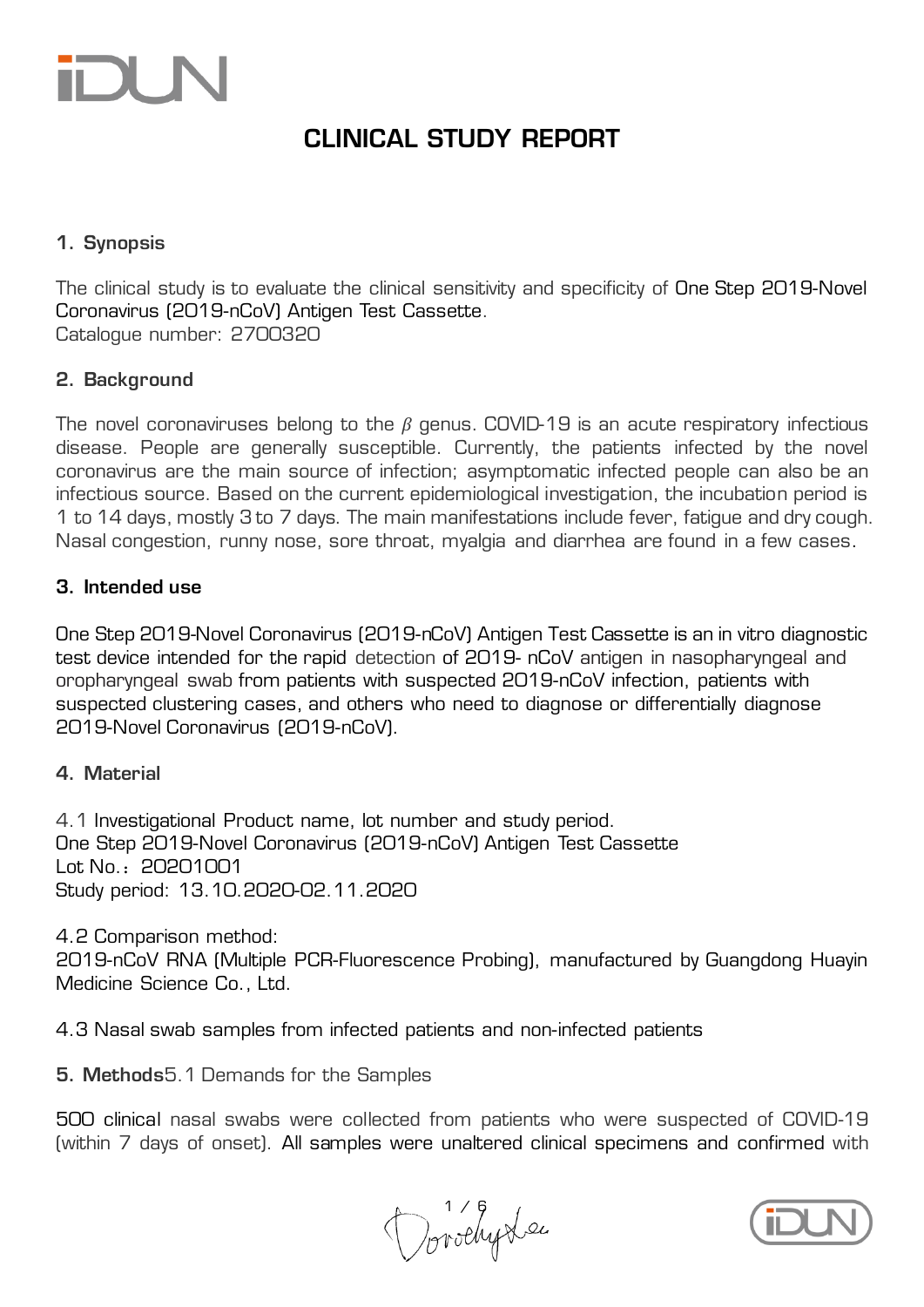RT-PCR. Each sample was blindly labeled by a nonparticipant. Separate sets of the blind coded were assigned. Samples were also randomized prior to testing.

5.2 Each sample was run in 1 test and read the result at 15-20 minutes.

#### 5.3 Interpretation of Results

Negative: Only one color line appears on the control region.

Positive: Two bands are appeared in the test line (T) and control line (C).

Invalid: No visible line at all, or there is a visible line only in the test region and not in the control region.

#### 6. Acceptance Criteria:

Total Sensitivity: ≥90%

Total Specificity: ≥97%

### 7. Results

| Test     | RT-PCR   |          |       |  |  |  |  |
|----------|----------|----------|-------|--|--|--|--|
| Cassette | positive | negative | total |  |  |  |  |
| Positive | 106      | З        | 109   |  |  |  |  |
| Negative |          | 387      | 391   |  |  |  |  |
| Total    | 110      | 390      | 500   |  |  |  |  |

### 8. Conclusions:

The sensitivity and specificity for One Step 2019-Novel Coronavirus (2019-nCoV) Antigen Test Cassette meet the acceptance criteria.

|             | Performance | 95%CL      |
|-------------|-------------|------------|
| Sensitivity | 96.4%       | 91.0-98.6% |
| Specificity | 99.2%       | 97.8-99.7% |

#### 9. Raw data

| Evaluated kits: One Step 2019-Novel Coronavirus (2019-nCoV) Antigen Test Cassette |                      |                 |        |               |          |        |               |          |  |
|-----------------------------------------------------------------------------------|----------------------|-----------------|--------|---------------|----------|--------|---------------|----------|--|
|                                                                                   | Lot Number: 20201001 |                 |        |               |          |        |               |          |  |
| Sample                                                                            | RT PCR               | Test            | Sample | <b>RT PCR</b> | Test     | Sample | <b>RT PCR</b> | Test     |  |
| No.                                                                               |                      | Cassette        | No.    |               | Cassette | No.    |               | Cassette |  |
| 1                                                                                 | Negative             | <b>Negative</b> | 168    | Ct:31         | Positive | 335    | Negative      | Negative |  |
| 2                                                                                 | Negative             | Negative        | 169    | Negative      | Negative | 336    | Negative      | Negative |  |
| З                                                                                 | Negative             | Negative        | 170    | Ct:29         | Positive | 337    | Negative      | Negative |  |
| $\overline{4}$                                                                    | Negative             | <b>Negative</b> | 171    | Negative      | Negative | 338    | Ct:34         | Positive |  |

Dorothy Lee

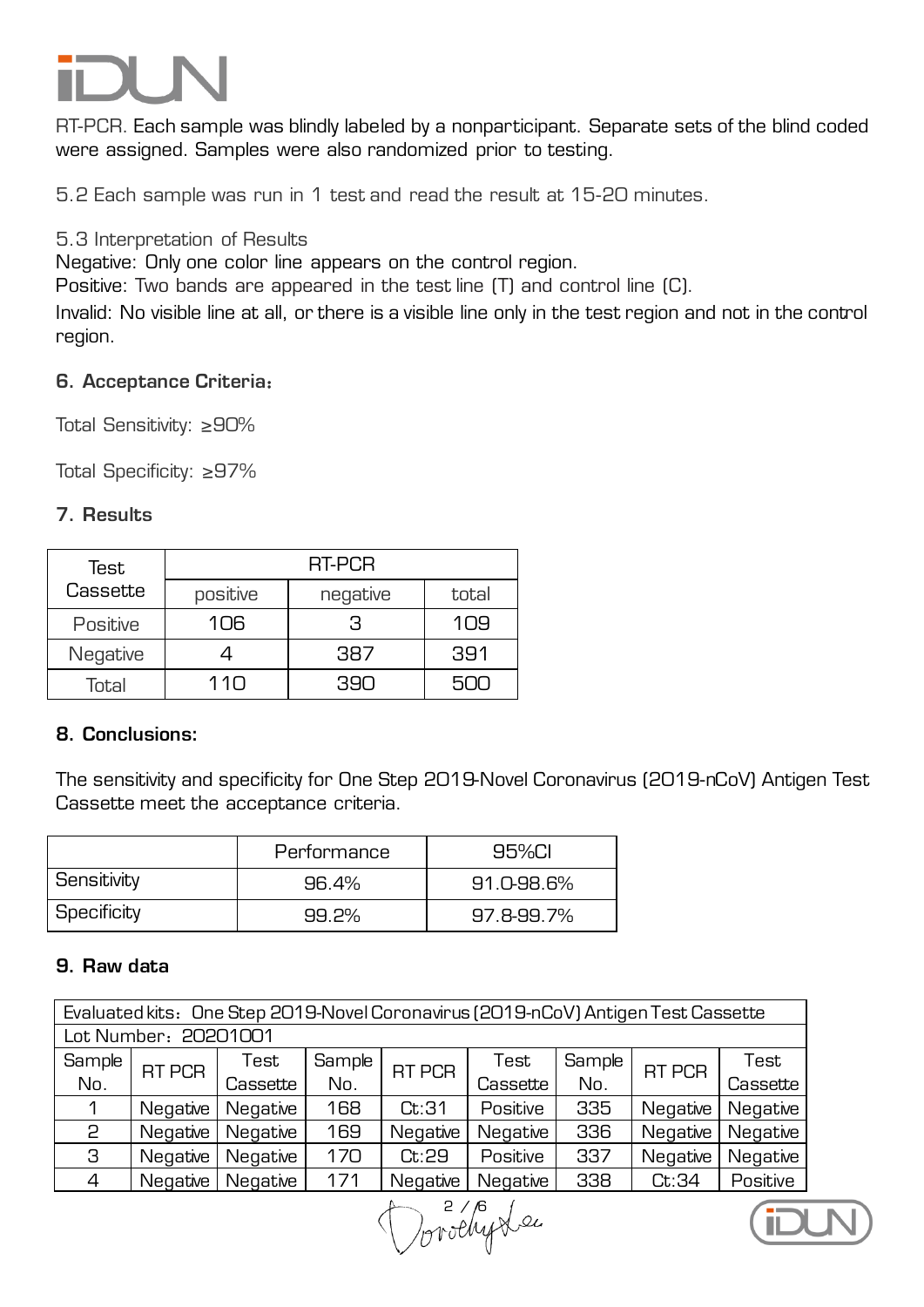| 5  | Ct:23    | Positive | 172 | Ct:33    | <b>Negative</b> | 339 | Negative | Negative |
|----|----------|----------|-----|----------|-----------------|-----|----------|----------|
| 6  | Ct:30    | Positive | 173 | Negative | Negative        | 340 | Ct:30    | Positive |
| 7  | Negative | Negative | 174 | Negative | Negative        | 341 | Negative | Negative |
| 8  | Negative | Negative | 175 | Negative | Negative        | 342 | Ct:35    | Positive |
| 9  | Negative | Negative | 176 | Negative | Negative        | 343 | Negative | Negative |
| 10 | Negative | Negative | 177 | Negative | Negative        | 344 | Negative | Negative |
| 11 | Negative | Negative | 178 | Negative | Negative        | 345 | Negative | Negative |
| 12 | Negative | Negative | 179 | Negative | Negative        | 346 | Negative | Negative |
| 13 | Ct:23    | Positive | 180 | Negative | Negative        | 347 | Negative | Negative |
| 14 | Ct:32    | Positive | 181 | Ct:33    | Positive        | 348 | Negative | Negative |
| 15 | Negative | Negative | 182 | Negative | Negative        | 349 | Negative | Negative |
| 16 | Negative | Negative | 183 | Negative | Negative        | 350 | Negative | Negative |
| 17 | Negative | Negative | 184 | Negative | Negative        | 351 | Ct:32    | Positive |
| 18 | Negative | Negative | 185 | Negative | Negative        | 352 | Negative | Negative |
| 19 | Ct:30    | Positive | 186 | Negative | Negative        | 353 | Negative | Negative |
| 20 | Negative | Negative | 187 | Negative | Negative        | 354 | Negative | Negative |
| 21 | Negative | Negative | 188 | Ct:26    | Positive        | 355 | Negative | Negative |
| 22 | Negative | Negative | 189 | Negative | Negative        | 356 | Negative | Negative |
| 23 | Negative | Negative | 190 | Negative | Negative        | 357 | Negative | Negative |
| 24 | Ct:27    | Positive | 191 | Negative | Negative        | 358 | Ct:32    | Positive |
| 25 | Negative | Negative | 192 | Ct:28    | Positive        | 359 | Negative | Negative |
| 26 | Negative | Negative | 193 | Ct:32    | Negative        | 360 | Negative | Negative |
| 27 | Negative | Negative | 194 | Ct:31    | Positive        | 361 | Negative | Negative |
| 28 | Negative | Negative | 195 | Negative | Negative        | 362 | Ct:27    | Positive |
| 29 | Negative | Negative | 196 | Negative | Negative        | 363 | Negative | Negative |
| 30 | Negative | Negative | 197 | Negative | Negative        | 364 | Negative | Negative |
| 31 | Ct:31    | Positive | 198 | Negative | Negative        | 365 | Negative | Negative |
| 32 | Negative | Negative | 199 | Negative | Negative        | 366 | Ct:27    | Positive |
| 33 | Negative | Negative | 200 | Negative | Negative        | 367 | Ct:28    | Positive |
| 34 | Negative | Negative | 201 | Negative | Negative        | 368 | Negative | Negative |
| 35 | Negative | Negative | 202 | Negative | Negative        | 369 | Ct:29    | Positive |
| 36 | Negative | Negative | 203 | Negative | Negative        | 370 | Negative | Negative |
| 37 | Negative | Negative | 204 | Negative | Negative        | 371 | Negative | Negative |
| 38 | Ct:31    | Positive | 205 | Negative | Negative        | 372 | Negative | Negative |
| 39 | Negative | Negative | 206 | Negative | Negative        | 373 | Negative | Negative |
| 40 | Negative | Negative | 207 | Negative | Negative        | 374 | Negative | Negative |
| 41 | Negative | Negative | 208 | Negative | Negative        | 375 | Negative | Negative |
| 42 | Negative | Negative | 209 | Ct:37    | Positive        | 376 | Negative | Negative |
| 43 | Negative | Negative | 210 | Ct:28    | Positive        | 377 | Negative | Negative |
| 44 | Negative | Negative | 211 | Negative | Negative        | 378 | Ct:29    | Positive |
| 45 | Negative | Negative | 212 | Negative | Negative        | 379 | Ct:32    | Positive |
| 46 | Ct:29    | Positive | 213 | Negative | Negative        | 380 | Ct:29    | Positive |
| 47 | Negative | Negative | 214 | Negative | Negative        | 381 | Negative | Negative |
| 48 | Ct:28    | Positive | 215 | Negative | Negative        | 382 | Negative | Negative |

 $3\times 6$  orothy ten

**GOLN**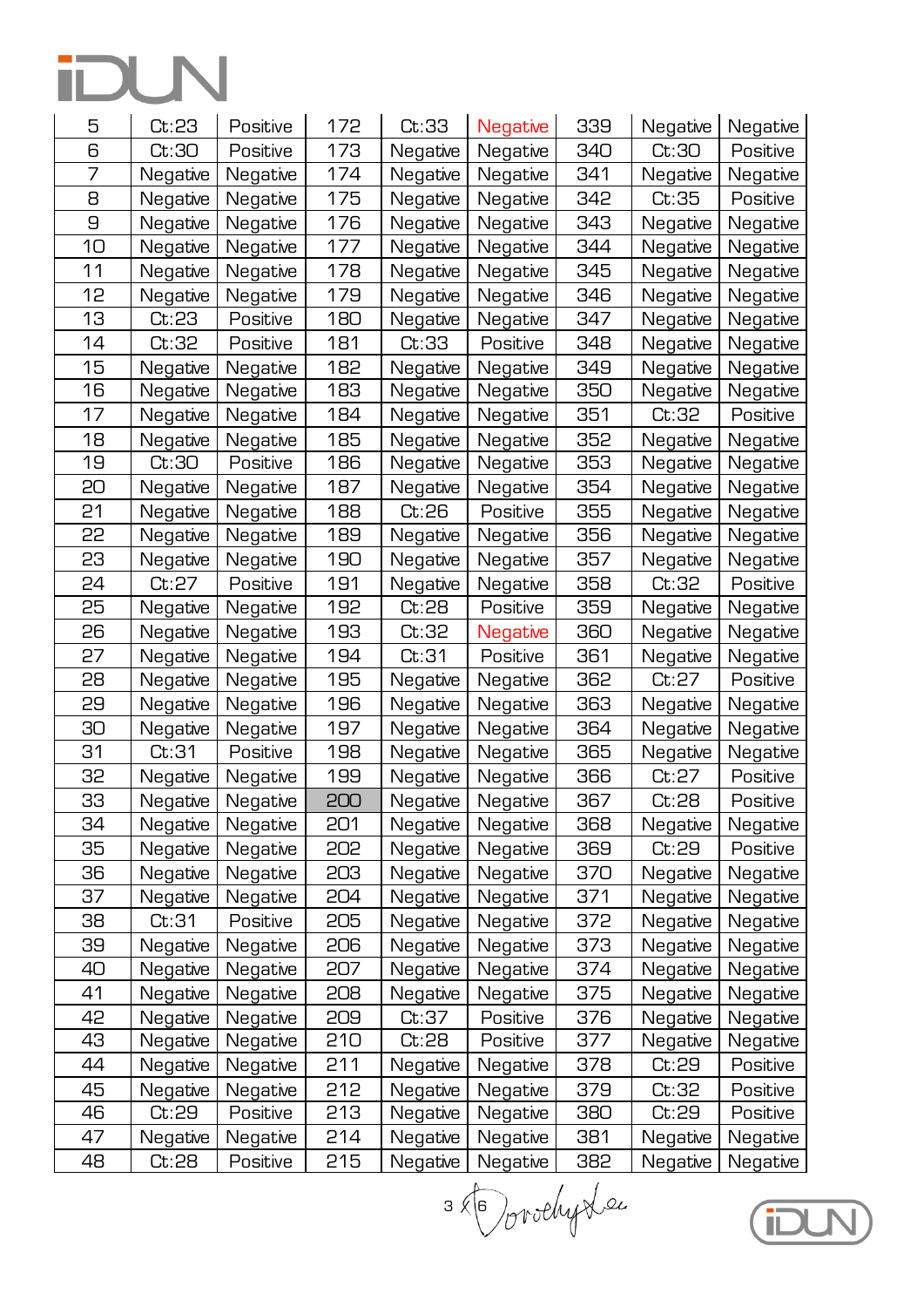| 49 | Negative | Negative | 216 | Ct:31    | Positive | 383             | Negative | Negative |
|----|----------|----------|-----|----------|----------|-----------------|----------|----------|
| 50 | Negative | Negative | 217 | Negative | Negative | 384             | Negative | Negative |
| 51 | Negative | Negative | 218 | Negative | Negative | 385             | Negative | Negative |
| 52 | Negative | Negative | 219 | Negative | Negative | 386             | Ct:27    | Positive |
| 53 | Ct:31    | Positive | 220 | Negative | Negative | 387             | Negative | Negative |
| 54 | Negative | Negative | 221 | Negative | Negative | 388             | Negative | Negative |
| 55 | Negative | Negative | 555 | Ct:30    | Positive | 389             | Negative | Negative |
| 56 | Negative | Negative | 223 | Negative | Negative | 390             | Negative | Negative |
| 57 | Ct:27    | Positive | 224 | Negative | Negative | 391             | Ct:31    | Positive |
| 58 | Negative | Negative | 225 | Negative | Negative | 392             | Negative | Negative |
| 59 | Negative | Negative | 226 | Negative | Negative | 393             | Negative | Negative |
| 60 | Negative | Negative | 227 | Negative | Negative | 394             | Negative | Negative |
| 61 | Negative | Negative | 228 | Negative | Negative | 395             | Negative | Negative |
| 62 | Negative | Negative | 229 | Negative | Negative | 396             | Negative | Negative |
| 63 | Negative | Negative | 230 | Negative | Negative | 397             | Negative | Negative |
| 64 | Ct:30    | Positive | 231 | Negative | Negative | 398             | Negative | Negative |
| 65 | Ct:34    | Positive | 232 | Negative | Negative | 399             | Ct:37    | Positive |
| 66 | Negative | Negative | 233 | Negative | Negative | 400             | Negative | Negative |
| 67 | Negative | Negative | 234 | Negative | Negative | 401             | Negative | Negative |
| 68 | Ct:32    | Positive | 235 | Negative | Negative | 402             | Negative | Negative |
| 69 | Negative | Negative | 236 | Negative | Negative | 403             | Negative | Negative |
| 70 | Negative | Negative | 237 | Ct:28    | Positive | 404             | Negative | Negative |
| 71 | Ct:31    | Positive | 238 | Negative | Negative | 405             | Negative | Negative |
| 72 | Negative | Negative | 239 | Negative | Negative | 406             | Ct:27    | Positive |
| 73 | Negative | Negative | 240 | Ct:28    | Positive | 407             | Negative | Negative |
| 74 | Negative | Negative | 241 | Ct:26    | Positive | 408             | Negative | Negative |
| 75 | Negative | Negative | 242 | Negative | Negative | 409             | Negative | Negative |
| 76 | Negative | Negative | 243 | Ct:30    | Positive | 41 <sub>O</sub> | Negative | Negative |
| 77 | Ct:29    | Positive | 244 | Negative | Negative | 411             | Negative | Negative |
| 78 | Ct:26    | Positive | 245 | Negative | Negative | 412             | Negative | Negative |
| 79 | Negative | Negative | 246 | Negative | Negative | 413             | Negative | Negative |
| 80 | Negative | Negative | 247 | Negative | Negative | 414             | Negative | Negative |
| 81 | Negative | Negative | 248 | Negative | Negative | 415             | Ct:30    | Positive |
| 82 | Negative | Negative | 249 | Negative | Negative | 416             | Negative | Negative |
| 83 | Negative | Negative | 250 | Negative | Negative | 417             | Negative | Negative |
| 84 | Negative | Negative | 251 | Negative | Negative | 418             | Negative | Negative |
| 85 | Negative | Negative | 252 | Negative | Negative | 419             | Ct:26    | Positive |
| 86 | Negative | Negative | 253 | Ct:36    | Positive | 420             | Negative | Negative |
| 87 | Negative | Negative | 254 | Negative | Negative | 421             | Negative | Negative |
| 88 | Negative | Negative | 255 | Negative | Negative | 422             | Ct:26    | Positive |
| 89 | Negative | Negative | 256 | Negative | Negative | 423             | Negative | Negative |
| 90 | Ct:35    | Negative | 257 | Ct:31    | Positive | 424             | Negative | Negative |
| 91 | Negative | Negative | 258 | Negative | Negative | 425             | Negative | Negative |
| 92 | Negative | Negative | 259 | Negative | Negative | 426             | Negative | Negative |

4 × 6 Jorochy Lec

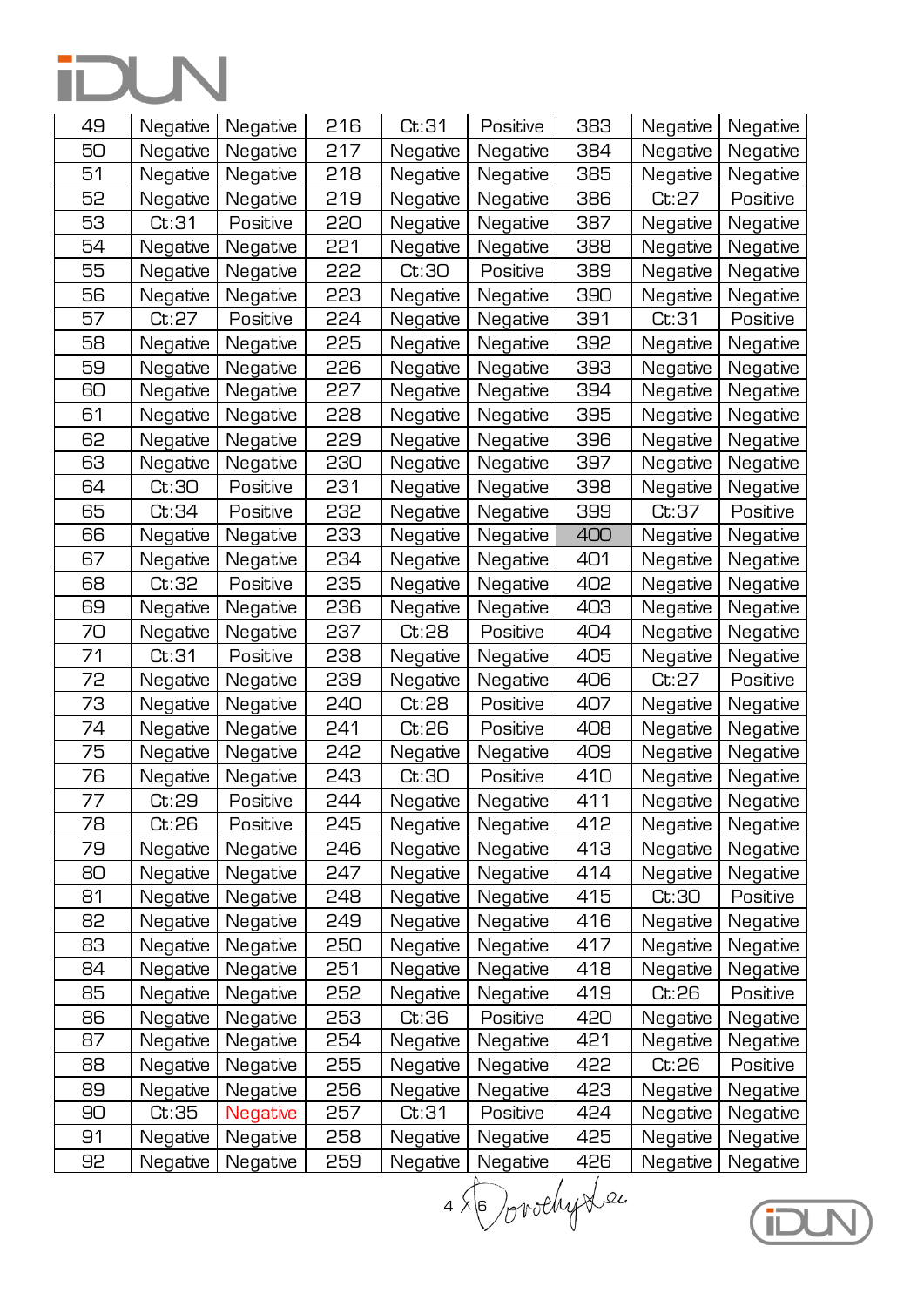| 93  | Negative | Negative | 260 | Ct:28    | Positive | 427  | Negative | Negative        |
|-----|----------|----------|-----|----------|----------|------|----------|-----------------|
| 94  | Ct:35    | Positive | 261 | Negative | Negative | 428  | Ct:25    | Positive        |
| 95  | Negative | Negative | 262 | Negative | Negative | 429  | Ct:32    | Positive        |
| 96  | Negative | Negative | 263 | Negative | Negative | 430  | Negative | Negative        |
| 97  | Negative | Negative | 264 | Negative | Negative | 431  | Negative | Negative        |
| 98  | Negative | Negative | 265 | Negative | Negative | 432  | Negative | Negative        |
| 99  | Negative | Negative | 266 | Ct:34    | Positive | 433  | Negative | Negative        |
| 100 | Ct:28    | Positive | 267 | Negative | Negative | 434  | Negative | Negative        |
| 101 | Negative | Negative | 268 | Negative | Negative | 435  | Ct:28    | Positive        |
| 102 | Ct:33    | Positive | 269 | Ct:29    | Positive | 436  | Negative | Negative        |
| 103 | Negative | Negative | 270 | Negative | Negative | 437  | Negative | Negative        |
| 104 | Negative | Negative | 271 | Negative | Negative | 438  | Negative | Negative        |
| 105 | Negative | Negative | 272 | Ct:26    | Positive | 439  | Negative | Negative        |
| 106 | Negative | Negative | 273 | Negative | Negative | 440  | Ct:29    | Positive        |
| 107 | Negative | Negative | 274 | Ct:30    | Positive | 441  | Negative | Negative        |
| 108 | Negative | Negative | 275 | Ct:27    | Positive | 442  | Negative | Negative        |
| 109 | Ct:31    | Positive | 276 | Negative | Negative | 443  | Ct:31    | Positive        |
| 110 | Negative | Negative | 277 | Negative | Negative | 444  | Negative | Negative        |
| 111 | Ct:28    | Positive | 278 | Negative | Negative | 445  | Ct:31    | Negative        |
| 112 | Negative | Negative | 279 | Negative | Negative | 446  | Negative | Negative        |
| 113 | Negative | Negative | 280 | Negative | Negative | 447  | Negative | Negative        |
| 114 | Negative | Negative | 281 | Negative | Negative | 448  | Ct:24    | Positive        |
| 115 | Negative | Negative | 282 | Negative | Negative | 449  | Negative | <b>Positive</b> |
| 116 | Ct:29    | Positive | 283 | Negative | Negative | 450  | Negative | Negative        |
| 117 | Negative | Negative | 284 | Negative | Negative | 451  | Ct:24    | Positive        |
| 118 | Ct:30    | Positive | 285 | Negative | Negative | 452  | Negative | Negative        |
| 119 | Negative | Negative | 286 | Ct:27    | Positive | 453  | Negative | Negative        |
| 120 | Negative | Negative | 287 | Ct:32    | Positive | 454  | Negative | Negative        |
| 121 | Negative | Negative | 288 | Negative | Negative | 455  | Negative | Negative        |
| 122 | Negative | Negative | 289 | Negative | Negative | 456  | Negative | Negative        |
| 123 | Negative | Negative | 290 | Negative | Negative | 457  | Ct:33    | Positive        |
| 124 | Negative | Negative | 291 | Negative | Negative | 458  | Negative | Negative        |
| 125 | Ct:30    | Positive | 292 | Negative | Negative | 459  | Negative | Negative        |
| 126 | Negative | Negative | 293 | Negative | Negative | 460  | Negative | Negative        |
| 127 | Negative | Negative | 294 | Negative | Negative | 461  | Negative | Negative        |
| 128 | Negative | Negative | 295 | Negative | Negative | 462  | Ct:29    | Positive        |
| 129 | Negative | Negative | 296 | Negative | Negative | 463  | Negative | Negative        |
| 130 | Negative | Negative | 297 | Negative | Negative | 464  | Negative | Negative        |
| 131 | Negative | Negative | 298 | Negative | Negative | 465  | Negative | Negative        |
| 132 | Negative | Negative | 299 | Negative | Negative | 466  | Ct:28    | Positive        |
| 133 | Ct:29    | Positive | 300 | Negative | Negative | 467  | Negative | Negative        |
| 134 | Ct:24    | Positive | 301 | Negative | Negative | 468  | Negative | Negative        |
| 135 | Negative | Negative | 302 | Negative | Negative | 469  | Negative | Negative        |
| 136 | Negative | Negative | 303 | Ct:32    | Positive | 47,0 | Ct:28    | Positive        |

5 Dorochy Lec